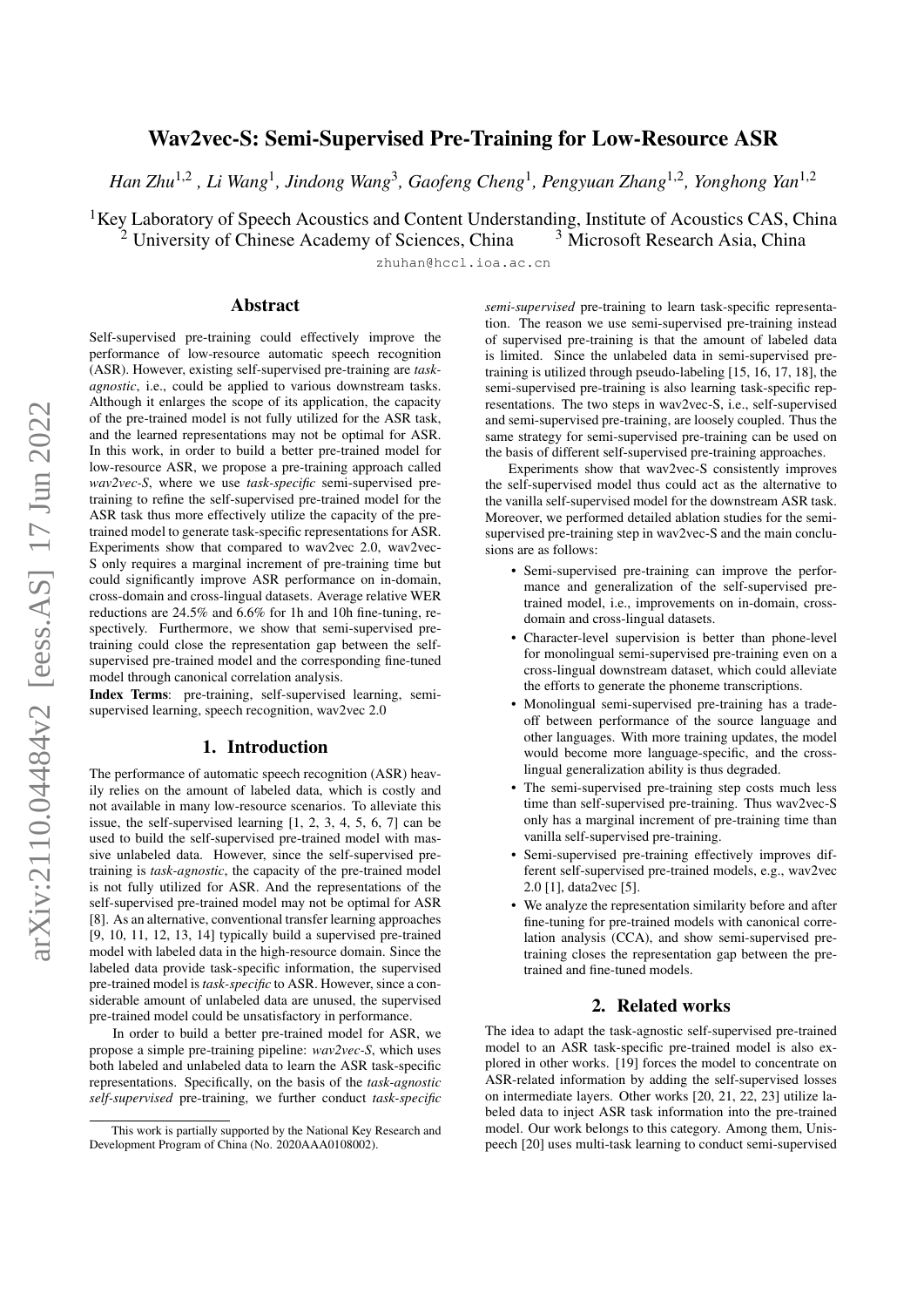pre-training, where contrastive loss is used on the unlabeled data and CTC loss is used on the labeled data. JUST [\[21\]](#page-4-20) jointly optimizes two self-supervised losses and a supervised RNN-T loss. XLST [\[22\]](#page-4-21) uses supervised training as the initialization and then conducts self-training on the unlabeled data. In our work, CTC loss is used on both labeled and unlabeled data, where the ground-truth labels are used for labeled data and pseudo labels are used for unlabeled data. Since previous work mostly conducts task-specific pre-training from scratch, substantial training time is required for each task. In this work, we treat semi-supervised pre-training as the task-specific refinement of the self-supervised pre-training. Thus, it can benefit from the initialization of the self-supervised pre-trained model for faster convergence. Concurrent works [\[24,](#page-4-23) [25\]](#page-4-24) also explored the combination of self-supervised pre-training and semi-supervised learning, where [\[24\]](#page-4-23) focused on the domain adaptation and [\[25\]](#page-4-24) focused on the large-scale applications.

# 3. Proposed approach

### 3.1. Problem Formulation

We denote the pre-training and fine-tuning dataset as the source domain  $S$  and target domain  $T$ . Suppose the source domain consists of an unlabeled dataset  $\mathbb{U}^S = \begin{cases} \mathbf{x}_1^S, \mathbf{x}_2^S, \mathbf{x}_3^S, \mathbf{x}_4^S, \mathbf{x}_5^S, \mathbf{x}_6^S, \mathbf{x}_7^S, \mathbf{x}_9^S, \mathbf{x}_1^S, \mathbf{x}_1^S, \mathbf{x}_2^S, \mathbf{x}_3^S, \mathbf{x}_4^S, \mathbf{x}_4^S, \mathbf{x}_5^S, \mathbf{x}_6^S, \mathbf{x}_7^S, \mathbf{x}_8^S, \mathbf{x}_9^S, \math$  $\left\{\frac{S}{1}, \ldots, \mathbf{x}_N^S\right\}$  and a labeled dataset  $\mathbb{L}^S = \{(\mathbf{x}_1^S)$  $S_1, S_1^S$  $\left\{ \mathbf{x}_{M}^{\mathrm{S}}, \mathbf{y}_{M}^{\mathrm{S}} \right\}$ , where  $M \leq N$ . These two datasets are used for pre-training, where the self-supervised pre-training uses  $\mathbb{U}^{S}$  and semisupervised pre-training uses both  $\mathbb{U}^{S}$  and  $\mathbb{L}^{S}$ . Fine-tuning is performed on an additional target domain labeled dataset  $\mathbb{L}^T = \left\{ \begin{pmatrix} \mathbf{x}_1^T \end{pmatrix} \right\}$  $T_1, y_1^T$  $\left\{\mathbf{x}^T_0, \mathbf{y}^T_O\right\}\right\}$ 

#### 3.2. Model Structure

We adopt the model structure in wav2vec 2.0 [\[1\]](#page-4-0), which is shown in the first step of [Fig. 1.](#page-1-0) A convolutional feature encoder is used to map the input raw audio  $X$  to higher-level latent speech representations  $Z$ , which is then fed to the transformer context network to build context representations C. During pretraining or fine-tuning, the mask module masked a proportion of the feature encoder outputs  $Z$  to  $Z'$  before feeding them into the context network. Note that the masked dimension is only the time dimension during self-supervised pre-training, while it consists of both time and channel dimensions during semisupervised pre-training and fine-tuning like SpecAugment [\[26\]](#page-4-25). The masked time steps are denoted as gray color in [Fig. 1.](#page-1-0)

#### 3.3. Wav2vec-S

We illustrate the wav2vec-S procedure in [Fig. 1.](#page-1-0) The pretraining consists of two steps. Firstly, self-supervised pretraining is performed on the unlabeled source dataset  $\mathbb{U}^S$  using the self-supervised loss. Then, semi-supervised pre-training is applied on both labeled source dataset  $\mathbb{L}^S$  and unlabeled source dataset  $\mathbb{U}^S$ . The total loss for semi-supervised learning is:

$$
\mathcal{L}_{semi} = \mathcal{L}_{label} + \lambda \mathcal{L}_{unlabel}, \tag{1}
$$

where  $\mathcal{L}_{\text{label}}$  and  $\mathcal{L}_{\text{unlabel}}$  denotes the loss for labeled and unlabeled data, respectively.  $\lambda$  is the hyperparameter to be tuned, which is fixed to 1 in this work.

Specifically, for ASR, during semi-supervised pre-training, both labeled and unlabeled losses are CTC [\[27\]](#page-4-26). For labeled

<span id="page-1-0"></span>

Figure 1: *Illustration of the wav2vec-S procedure.*

data, it is straightforward to compute the CTC loss as:

$$
\mathcal{L}_{\text{label}} = -\mathbb{E}_{\mathbf{x}, \mathbf{y} \sim p(\mathbf{x}, \mathbf{y})} \log p_{\theta}(\mathbf{y} \mid a(\mathbf{x})), (\mathbf{x}, \mathbf{y}) \in \mathbb{L}^{S} \tag{2}
$$

where  $(\mathbf{x}, \mathbf{y})$  is the sample-label pair,  $p(\mathbf{x}, \mathbf{y})$  is the distribution of samples from  $\mathbb{L}^S$ ,  $\theta$  is the model parameter, and  $a(\cdot)$  is the augmentation function.

However, for the unlabeled data, since the ground-truth labels are not available, pseudo labels are used instead:

$$
\mathcal{L}_{\text{unlabel}} = -\mathbb{E}_{\mathbf{x} \sim p(\mathbf{x})} \log p_{\theta}(\hat{\mathbf{y}} \mid a(\mathbf{x})), \mathbf{x} \in \mathbb{U}^S \tag{3}
$$

where  $\hat{y}$  denotes the pseudo label which is generated through:

$$
\hat{\mathbf{y}} = \underset{\mathbf{y}}{\text{argmax}} \log p_{\theta}(\mathbf{y} \mid \mathbf{x}),\tag{4}
$$

where argmax denotes the greedy decoding, which first takes the maximum probability tokens in each frame and then removes repeated and blank tokens. Note that the pseudo labels are generated using the up-to-date model  $\theta$  on-the-fly as in [\[15\]](#page-4-14).

After pre-training, the task-specific labeled loss  $\mathcal{L}_{\text{label}}$  is also used to fine-tune the pre-trained model on the target domain labeled dataset  $\mathbb{L}^T$ .

# 4. Experiments

### 4.1. Corpus

The pre-training (source) dataset is LibriSpeech [\[28\]](#page-4-27), where the 100h clean subset is used as the labeled dataset  $\mathbb{L}^S$  and the other  $860h$  is the unlabeled dataset  $\mathbb{U}^S$ . As for fine-tuning (target) labeled datasets  $\mathbb{L}^T$ , Wall Street Journal (WSJ) and the US accented part of AESRC [\[29\]](#page-4-28) is used as the in-domain dataset since they are all read datasets. To verify the generalization ability, conversational dataset SwitchBoard (SWBD) [\[30\]](#page-4-29) and lecture dataset TED-LIUM3 (TED) [\[31\]](#page-4-30) are used as cross-domain datasets. Moreover, Mandarin Chinese dataset AISHELL-1 [\[32\]](#page-4-31) and French dataset from Common Voice (CV French) [\[33\]](#page-4-32) are used as cross-lingual datasets. We concentrate on the lowresource scenario, thus randomly selecting 1h or 10h subset of the above datasets for fine-tuning.

#### 4.2. Implementation Details

All experiments are conducted with fairseq [\[34\]](#page-4-33). For selfsupervised pre-training, we use the open-source wav2vec 2.0 or data2vec base model pre-trained on Librispeech 960h. For semi-supervised pre-training, we use gradient accumulation to achieve an effective batch size of 25.6m samples. The maximum learning rate is  $3 \times 10^{-5}$ , and the tri-state learning rate schedule from [\[1\]](#page-4-0) is used. And the convolutional feature encoder is fixed during training. For fine-tuning, batch size and learning rate are the same with semi-supervised pre-training.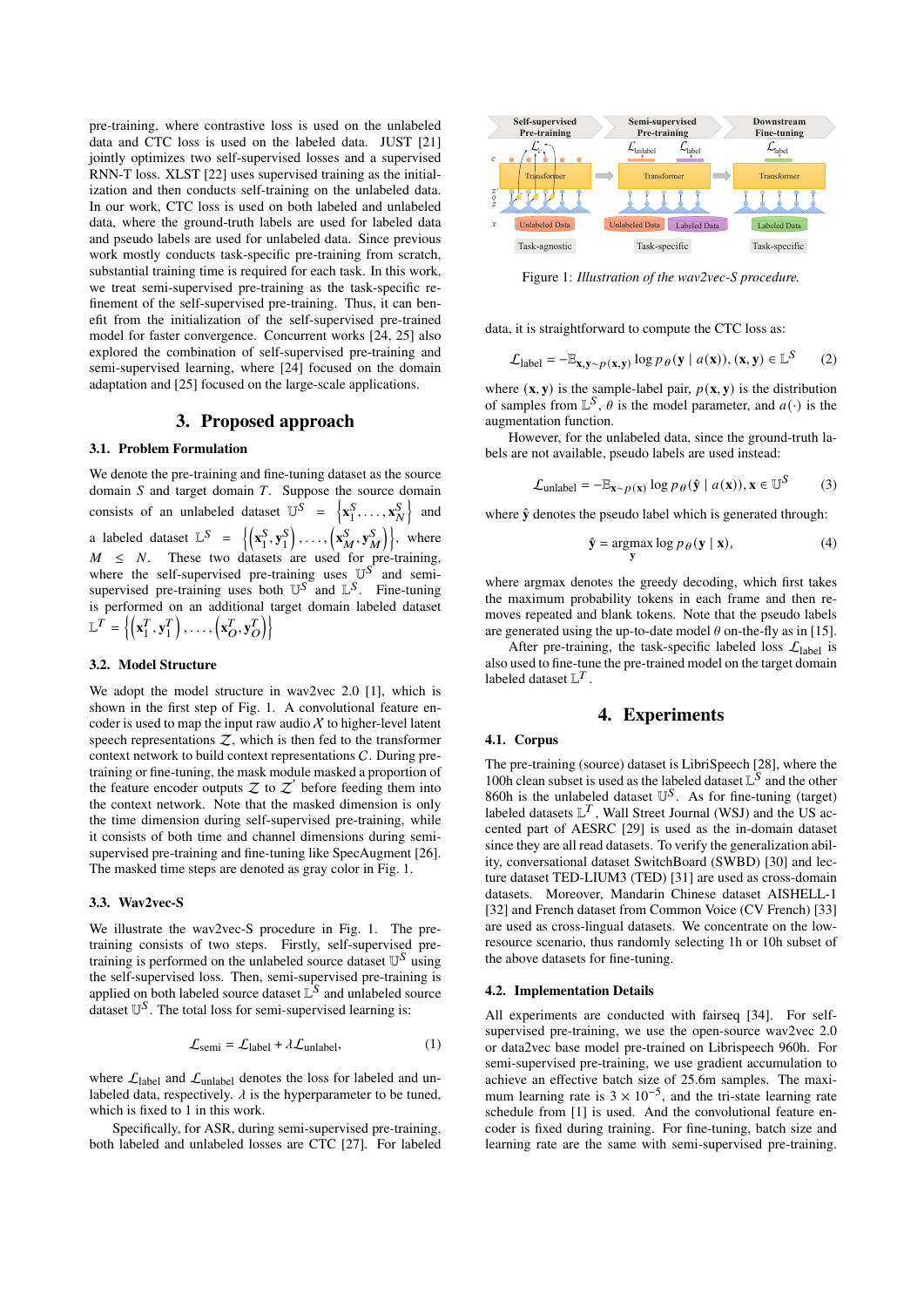Table 1: *1h and 10h fine-tuning with different pre-training approaches.*

<span id="page-2-0"></span>

|                      | WER $(\%)$        |           |                     |                    |             |              |                  |            |      |               |      |           |      |      |      |      |
|----------------------|-------------------|-----------|---------------------|--------------------|-------------|--------------|------------------|------------|------|---------------|------|-----------|------|------|------|------|
|                      | Pre-training Data |           | In-domain           |                    |             | Cross-domain |                  |            |      | Cross-lingual |      |           |      |      |      |      |
| Method               | Librispeech       |           | WSJ<br><b>AESRC</b> |                    | <b>SWBD</b> |              |                  | <b>TED</b> |      | AISHELL-1     |      | CV French |      | AVG  |      |      |
|                      | Labeled           | Unlabeled | dev93               | eval <sub>92</sub> | dev         | test         | RT <sub>03</sub> | $H-SB$     | H-CH | dev           | test | dev       | test | dev  | test |      |
| 1h fine-tune         |                   |           |                     |                    |             |              |                  |            |      |               |      |           |      |      |      |      |
| Supervised Pre-train | 960h              | $\times$  | 7.1                 | 4.0                | 16.8        | 17.5         | 29.1             | 20.0       | 32.0 | 13.5          | 14.4 | 59.2      | 60.2 | 71.3 | 72.9 | 32.2 |
| Way2yec 2.0          | $\times$          | 960h      | 8.4                 | 6.4                | 16.0        | 16.8         | 28.1             | 19.9       | 28.9 | 17.1          | 15.1 | 67.3      | 66.8 | 61.0 | 63.4 | 31.9 |
| Way2yec-S            | 100h              | 860h      | 5.4                 | 3.8                | 11.3        | 10.9         | 22.6             | 14.2       | 22.7 | 10.0          | 9.9  | 48.9      | 48.7 | 51.2 | 53.9 | 24.1 |
| 10h fine-tune        |                   |           |                     |                    |             |              |                  |            |      |               |      |           |      |      |      |      |
| Supervised Pre-train | 960h              | $\times$  | 6.2                 | 3.6                | 13.5        | 13.6         | 25.8             | 15.6       | 29.7 | 12.2          | 12.8 | 27.0      | 27.8 | 46.8 | 49.9 | 21.9 |
| Way2yec 2.0          | $\times$          | 960h      | 5.1                 | 3.5                | 9.7         | 10.7         | 19.6             | 11.8       | 19.6 | 10.8          | 10.2 | 14.8      | 14.6 | 32.3 | 35.3 | 15.2 |
| Wav2vec-S            | 100h              | 860h      | 4.4                 | 2.9                | 8.7         | 9.1          | 18.7             | 10.8       | 18.8 | 9.0           | 8.8  | 13.6      | 14.0 | 31.2 | 34.5 | 14.2 |

Apart from the convolutional feature encoder, the transformer context network is also fixed for the first 10k updates. The total training updates for 10h and 1h fine-tuning are 20k and 13k, respectively. Beam-search decoding with a dataset-specific 4 gram language model is used for evaluation.

#### 4.3. Main Results

As shown in [Table 1,](#page-2-0) we perform 1h and 10h fine-tuning on different pre-trained models. All pre-trained models are trained on the Librispeech but with different amounts of labeled/unlabeled data. The wav2vec 2.0 model trained on unlabeled data and the supervised pre-trained model trained on labeled data from scratch are used for comparison.

Comparing the supervised pre-trained model and wav2vec 2.0 model, we find that for 1h fine-tuning, the supervised pretrained model outperforms wav2vec 2.0 on 3 out of 6 datasets (WSJ, TED and AISHELL-1). However, when fine-tuning data increases to 10h, wav2vec 2.0 consistently outperforms the 960h supervised pre-trained model on all datasets. It illustrates the effectiveness and generalization of self-supervised pre-training. The proposed wav2vec-S model consistently outperforms the supervised and wav2vec 2.0 model on all datasets, demonstrating the effectiveness of the simple pipeline of wav2vec-S. Note that in [Table 1,](#page-2-0) only 100h labeled data is used in wav2vec-S, although more labeled data could provide better results (shown in [subsection 4.4\)](#page-2-1). Moreover, pretraining and fine-tuning both used character-level supervision and training updates is 20k. We will further discuss the impact of supervision level and training updates in [subsection 4.5](#page-2-2) and [subsection 4.6.](#page-2-3) The following experiments are conducted with 10h fine-tuning on three representative datasets (WSJ, SWBD, AISHELL-1).

# <span id="page-2-1"></span>4.4. Semi-supervised Pre-training data

<span id="page-2-4"></span>Table 2: *Wav2vec-S performance with different semi-supervised pre-training data.*

|                   |           |       |                    |                  | WER $(\%)$  |        |           |      |            |
|-------------------|-----------|-------|--------------------|------------------|-------------|--------|-----------|------|------------|
| Pre-training Data |           | WSJ   |                    |                  | <b>SWBD</b> |        | AISHELL-1 |      |            |
| Labeled           | Unlabeled | dev93 | eval <sub>92</sub> | RT <sub>03</sub> | $H-SB$      | $H-CH$ | dev       | test | <b>AVG</b> |
| 100 <sub>h</sub>  | 0h        | 4.6   | 2.7                | 19.1             | 11.2        | 18.8   | 14.1      | 14.2 | 12.1       |
| 960h              | 0h        | 4.3   | 2.6                | 19.0             | 10.8        | 18.6   | 13.5      | 13.8 | 11.8       |
| 100 <sub>h</sub>  | 860h      | 4.4   | 2.9                | 18.7             | 10.8        | 18.8   | 13.6      | 14.0 | 11.9       |

We compare using different amounts of labeled and unlabeled data during semi-supervised pre-training. As shown in [Table 2,](#page-2-4) the performance is the best when using all 960h labeled data and is the worst when using only 100h labeled data. Semi-supervised pre-training with 100h labeled and 860h unlabeled data effectively bridges the performance gap and achieves comparable performance with the 960h labeled one.

### <span id="page-2-2"></span>4.5. Supervision Level

We discuss the optimal supervision level for semi-supervised pre-training. Specifically, We consider phone-level supervision and character-level supervision. The phoneme transcripts are generated using phonemizer<sup>[1](#page-2-5)</sup>.

<span id="page-2-6"></span>Table 3: *Wav2vec-S performance with different supervision level for semi-supervised pre-training and fine-tuning.*

|           |           | WER $(%)$ |                    |                  |             |        |           |      |            |  |  |
|-----------|-----------|-----------|--------------------|------------------|-------------|--------|-----------|------|------------|--|--|
| Pre-train | Fine-tune |           | WSJ                |                  | <b>SWBD</b> |        | AISHELL-1 |      |            |  |  |
|           |           | dev93     | eval <sub>92</sub> | RT <sub>03</sub> | $H-SB$      | $H-CH$ | dev       | test | <b>AVG</b> |  |  |
| Phone     | Phone     | 5.9       | 4.7                | 20.2             | 13.1        | 20.2   | 15.8      | 15.3 | 13.6       |  |  |
| Char      | Phone     | 5.6       | 4.8                | 19.9             | 13.2        | 20.2   | 15.9      | 15.3 | 13.6       |  |  |
| Phone     | Char      | 4.8       | 3.3                | 19.3             | 11.3        | 19.1   | 14.7      | 15.5 | 12.6       |  |  |
| Char      | Char      | 4.4       | 2.9                | 18.7             | 10.8        | 18.8   | 13.6      | 14.0 | 11.9       |  |  |

As shown in [Table 3,](#page-2-6) when phone-level fine-tuning is used, phone-level and character-level pre-training perform similarly. On the other hand, when character-level fine-tuning is used, character-level pre-training clearly outperforms phonelevel. It shows that the higher-level supervision (character) during pre-training can generalize well to the lower level (phone) but not vice versa. This conclusion also stands in the crosslingual dataset (AISHELL-1), although the character supervision during pre-training and fine-tuning are in different languages. Therefore, we could conclude that character-level supervision is better for semi-supervised pre-training.

#### <span id="page-2-3"></span>4.6. Training Updates

We illustrate the relation between the number of training updates and downstream performance in [Table 4.](#page-3-0)

When training updates increase, the WERs on source language datasets decrease, including in-domain (validation, WSJ) and the cross-domain (SWBD) datasets. On the contrary, the cross-lingual (AISHELL-1) WER increases. This indicates the trade-off between performances of the source language and other languages: with more training updates, the wav2vec-S model becomes more language-specific and the cross-lingual generalization ability is thus degraded.

<span id="page-2-5"></span><sup>1</sup>https://github.com/bootphon/phonemizer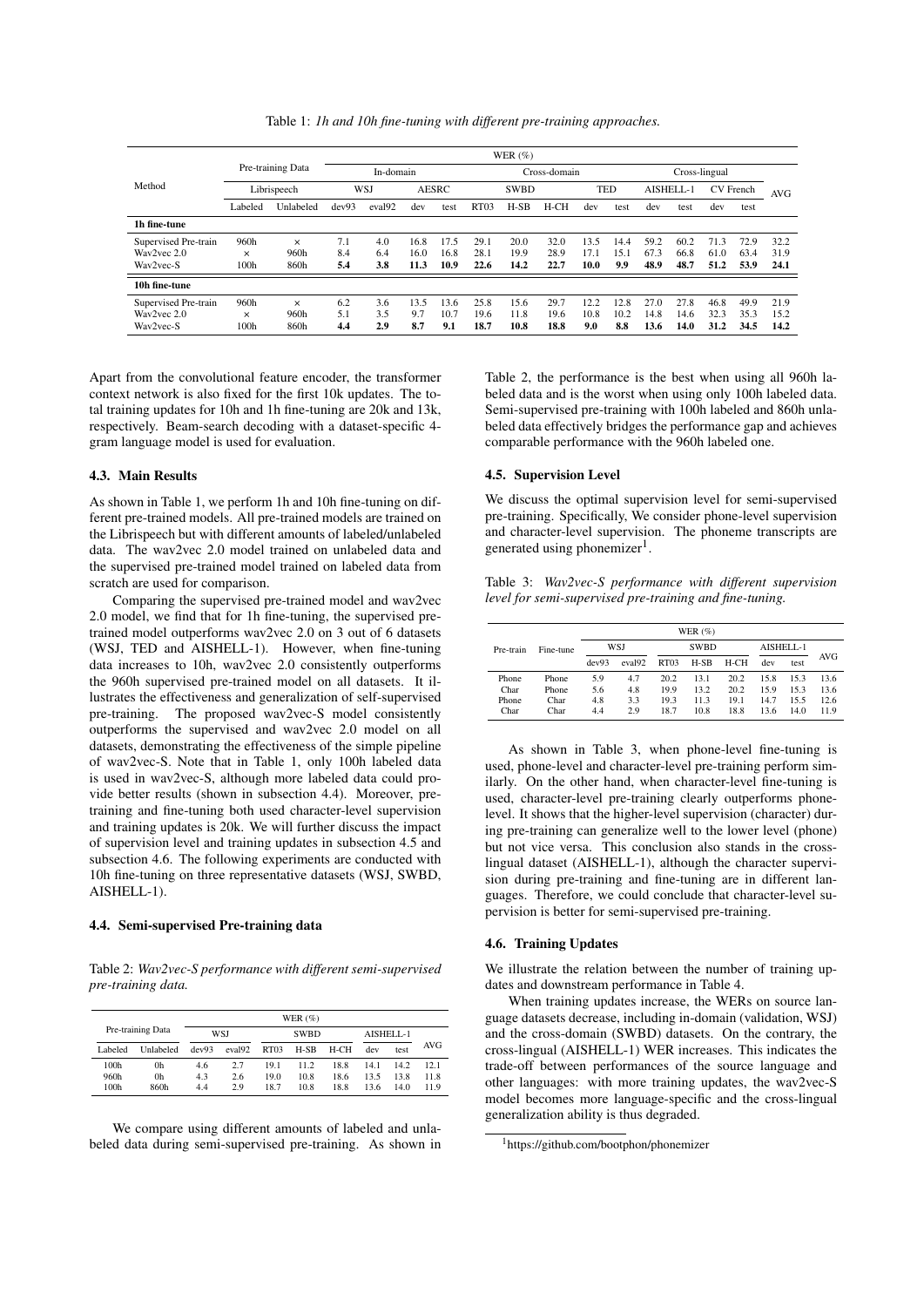<span id="page-3-0"></span>Table 4: *Wav2vec-S performance with different training updates during semi-supervised pre-training. Valid denotes the validation WER on dev-other subset.*

|         |       |       |                    | WER $(\% )$      |             |      |           |      |      |  |
|---------|-------|-------|--------------------|------------------|-------------|------|-----------|------|------|--|
| Updates | Valid |       | WSJ                |                  | <b>SWBD</b> |      | AISHELL-1 |      |      |  |
|         |       | dev93 | eval <sub>92</sub> | RT <sub>03</sub> | $H-SB$      | H-CH | dev       | test | Avg  |  |
| 10k     | 8.3   | 4.7   | 2.8                | 19.3             | 11.0        | 19.2 | 13.5      | 13.9 | 12.1 |  |
| 20k     | 7.7   | 4.4   | 2.9                | 18.7             | 10.8        | 18.8 | 13.6      | 14.0 | 11.9 |  |
| 40k     | 73    | 4.2   | 2.4                | 18.7             | 10.8        | 18.5 | 139       | 14.2 | 11.8 |  |

#### 4.7. Training Time

<span id="page-3-1"></span>

Figure 2: *Comparison of training time for self-supervised, semisupervised pre-training and fine-tuning.*

We conduct experiments using 8 V100 GPUs to show the training time for the two steps in wav2vec-S and fine-tuning in [Fig. 2.](#page-3-1) The semi-supervised pre-training requires much less training time than the wav2vec 2.0 self-supervised training. The reason is that self-supervised pre-training can speed up the convergence of the followed semi-supervised pre-training. Moreover, since the self-supervised pre-training is task-agnostic, it can be reused by all downstream tasks. Therefore, for a new task, only semi-supervised pre-training is required to be conducted before fine-tuning.

### 4.8. On Different Self-supervised Pre-trained Models

<span id="page-3-2"></span>Table 5: *Wav2vec-S performance with wav2vec 2.0 or data2vec as the self-supervised pre-training approach.*

|                      | WER $(\%)$ |            |                  |             |        |           |      |            |  |  |
|----------------------|------------|------------|------------------|-------------|--------|-----------|------|------------|--|--|
| Method               |            | <b>WSJ</b> |                  | <b>SWBD</b> |        | AISHELL-1 |      |            |  |  |
|                      | dev93      | eval92     | RT <sub>03</sub> | $H-SB$      | $H-CH$ | dev       | test | <b>AVG</b> |  |  |
| 1h fine-tune         |            |            |                  |             |        |           |      |            |  |  |
| way2yec 2.0          | 8.4        | 6.4        | 28.1             | 19.9        | 28.9   | 67.3      | 66.8 | 32.3       |  |  |
| way2yec $2.0 +$ semi | 5.4        | 3.8        | 22.6             | 14.2        | 22.7   | 48.9      | 48.7 | 23.8       |  |  |
| data2vec             | 6.8        | 5.1        | 25.6             | 15.8        | 26.0   | 51.2      | 50.9 | 25.9       |  |  |
| $data2vec + semi$    | 5.3        | 3.4        | 22.6             | 13.3        | 22.8   | 45.9      | 45.5 | 22.7       |  |  |
| 10h fine-tune        |            |            |                  |             |        |           |      |            |  |  |
| way2yec 2.0          | 5.1        | 3.5        | 19.6             | 11.8        | 19.6   | 14.8      | 14.6 | 12.7       |  |  |
| way2yec $2.0 +$ semi | 4.4        | 2.9        | 18.7             | 10.8        | 18.8   | 13.6      | 14.0 | 11.9       |  |  |
| data2vec             | 4.6        | 3.0        | 19.2             | 10.7        | 19.2   | 14.0      | 14.2 | 12.1       |  |  |
| data2vec + semi      | 4.3        | 2.8        | 18.7             | 10.4        | 18.8   | 13.8      | 14.2 | 11.9       |  |  |

We use another self-supervised pre-trained model data2vec to test the generalization of wav2vec-S on different selfsupervised pre-trained models. As shown in [Table 5,](#page-3-2) data2vec outperforms wav2vec 2.0 on all datasets, illustrating the effectiveness of data2vec. And the wav2vec-S approach still consistently improves the performance of data2vec with the additional semi-supervised pre-training step. Therefore, wav2vec-S could act as a universal refinement approach to enhance a given selfsupervised pre-trained model.

### 4.9. Analysis with Representation Similarity

We analyze the representation similarity before and after finetuning for different pre-trained models to show if a particular layer of the pre-trained model is suitable for the ASR task. Specifically, the fine-tuning is performed on the 10h subset. We follow the practice in [\[8\]](#page-4-7) and compute the CCA similarity between representations from each layer of a pretrained model and the same layer of the corresponding finetuned model, where the lower CCA similarity means the representation changes more significantly during fine-tuning.

<span id="page-3-3"></span>

Figure 3: *CCA similarity between each layer of a pre-trained model and the same layer of corresponding fine-tuned model.*

As shown in [Fig. 3,](#page-3-3) the last few layers of wav2vec 2.0 change significantly during fine-tuning, which illustrates the representations in its last few layers are less effective for ASR. This phenomenon is alleviated in data2vec on both in-domain and cross-domain datasets (WSJ and SWBD), which could be the reason why data2vec outperforms wav2vec 2.0. With the semi-supervised pre-training, both wav2vec 2.0 and data2vec have more similar representation to the fine-tuned model, illustrating semi-supervised pre-training effectively closes the representation gap between the task-agnostic self-supervised pretrained model and task-specific fine-tuned model.

There are some different phenomenons on the cross-lingual dataset AISHELL-1. Firstly, although data2vec performs better than wav2vec 2.0, it has lower CCA similarities in all layers. It means the CCA similarity could not directly reflect the ASR performance on the cross-lingual dataset, which is a significantly out-of-distribution dataset for pre-trained models. Secondly, the semi-supervised pre-training can not consistently improve the similarity in the last few layers of wav2vec 2.0. The reason might be that the labels in semi-supervised pre-training and fine-tuning are in different languages, which calls for the exploration of multi-lingual semi-supervised pre-training [\[35\]](#page-4-34).

# 5. Conclusions

In this work, we propose wav2vec-S to build a better pre-trained model for low-resource ASR, which improves self-supervised pre-trained models via the task-specific refinement of semisupervised pre-training. Experiments show that wav2vec-S consistently improves ASR performance on in-domain, crossdomain and cross-lingual datasets over self-supervised pretrained models like wav2vec 2.0 and data2vec with a marginal increment of pre-training time.